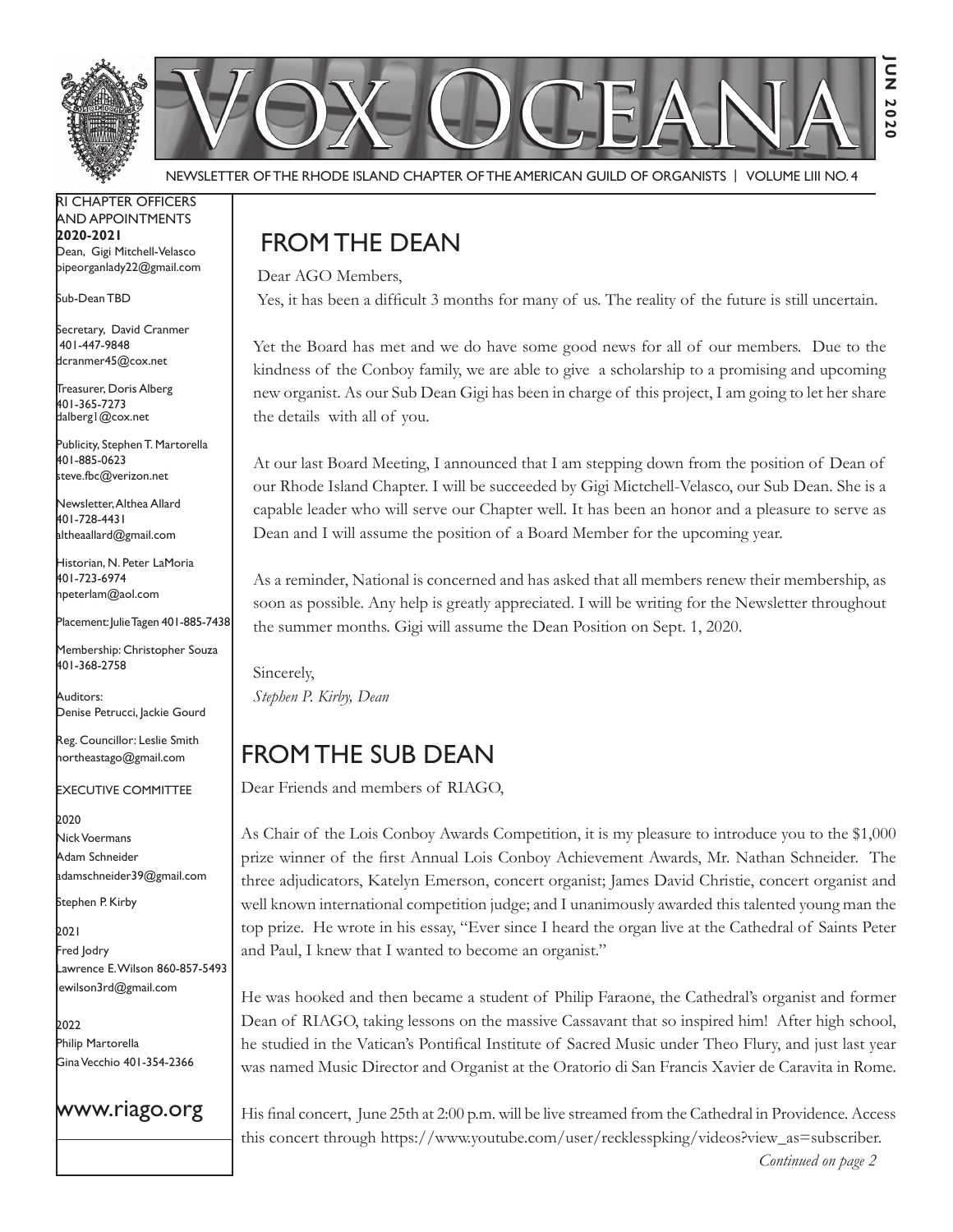# 2020 National Organ Fest

The American Guild of Organists is thrilled to announce the first online OrganFest, which will take place July 20-24. Each evening's broadcast will premiere a new work which had been commissioned for the 2020 National Convention in Atlanta, accompanied by interviews with the composers.

Featured performers will be Jens Korndörfer, Amanda Mole, Alan Morrison, Thomas Ospital, and Catherine Rodland. Additional recorded performances by recent international organ competition winners will be presented, and short presentations will share exciting news and updates from the AGO.

The daily YouTube premiere (8pm Eastern) and accompanying Festival website will be available at no charge.

OrganFest 2020 promises to be an exciting way to showcase our beloved instrument and the great work of the AGO. Please share this information widely with your music-loving friends.

While we are saddened by the cancellation of many musical events this spring and summer, including our National Convention in Atlanta, we look forward to celebrating the future of organ music together online next month.

F. Anthony Thurman, DMA Director of Development and Communications American Guild of Organists

### Sub Dean

#### *continued*

In July, he will return to Europe to pursue his master's degree in organ performance, attending the Zürcher Hochschule der Künste in Zürich, Switzerland. He also tells us that, "As the organ has inspired me, I hope that my career will inspire others to pursue studies in organ."

Here is a link to his final exam for his degree in Rome just published June 11, 2020. https://youtu.be/4TA9BPYn3Co

#### Congratulations Nathan!

*Editor's note: Nathan was featured in The Providence Journal on June 15, 2020, with several photos and an extensive article. Get Nathan's YouTube performance direct from Journal website.*

# AGO National Response to Black Lives Matter

June 16, 2020

To All AGO Chapter Deans:

The American Guild of Organists recognizes and affirms that Black Lives Matter. We call upon every chapter and all of our members to speak out against racial bias and take action to make the world a better, safer, and more secure place for the members of the Black community.

Now is the time for us to search our souls for ways to be more caring, to be better brothers and sisters to our Black colleagues, and to demonstrate our unwavering support for their professional advancement and success.

The tragic murder of George Floyd in Minneapolis on May 25, the equally senseless killing of Rayshard Brooks in Atlanta on June 12, and the death and injury of so many others are heartbreaking and inexcusable. We extend our condolences to their families and friends, and we stand in solidarity with the countless thousands of people around the world who have marched to protest systemic racism against the African-American community.

It is our turn to step up to the challenge. We must listen to diverse voices in crafting solutions to our problems. We must reach out to find new partners to help us chart the best path forward. We must engage.

Sincerely yours,

Michael Bedford, AAGO, ChM President James E. Thomashower, CAE Executive Director